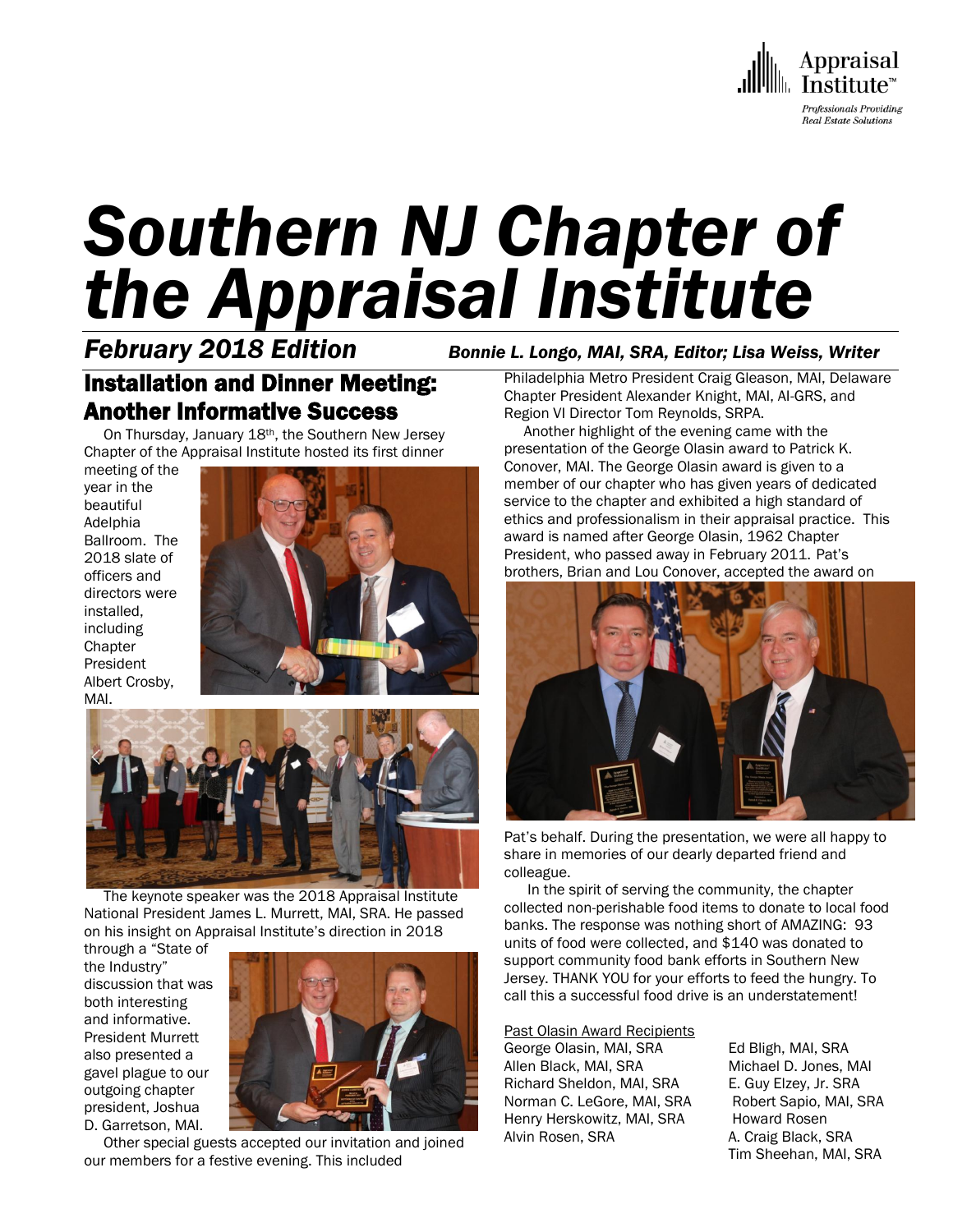

## Chapter President's Message

I hope the new year is off to a productive start!

 As I begin my journey as your Chapter President, I would like for you to know that I so appreciate the opportunity and accept the challenges that lie ahead for not only myself, but for us as members of this prestigious organization. As we venture into 2018, we are faced with a changing landscape in how national is approaching not just our fiscal responsibilities, but also how we are governed on a regional and local level. It is important for each of us to stay on top of these changes and to know what is going on and how that impacts us as members as well as our local organization. I would encourage you all to share your thoughts with myself or any of the board members or to post on the Appraisal Institute website, where applicable.

 Since the secret is out and everyone now pretty much knows, we are not getting any younger, as individuals or as an organization, particularly, the Southern New Jersey Chapter. How does this change? What can I do? What can you do? I would encourage those who have appraisal trainees or licensed appraisers that are not a part of our chapter, to encourage them to attend a meeting and meet some of our members and hopefully other new attendees and newer member. And I would encourage you for any suggestions on what we, as a chapter, can do to stop this aging process.

 The Southern New Jersey Chapter of the Appraisal Institute had another great year in 2017 and I am hopeful that that can continue into 2018 and beyond. I am proud to serve as your Chapter President. If you have any thoughts, concerns, suggestions, or questions, please feel free to reach out to me, any other board member, or our Executive Director, Lisa Weiss. I can be reached at [Albert.Crosby@colliers.com](mailto:Albert.Crosby@colliers.com)

*Albert Crosby, MAI*

 $\overline{\phantom{a}}$ 

## 2018 UPCOMING EVENTS

[www.myappraisalinstitute.org/education/southernNewJersey](http://www.myappraisalinstitute.org/education/southernNewJersey)

 CONFIRMED 2018 DATES: Register now! March 23: 2018-19 USPAP 7hr Update April 9-13: Review Case Studies General

CONFIRMED 2018 DATES: Register soon!

April 17: Seminar/Joint Dinner Meeting w/Assessors June 4: USPAP 7hr Update @ the DOT June 5: 7hr Seminar w/Vince Dowling @ the DOT June 12: Seminars at the Shore...featuring material created and presented by Vince Dowling, MAI, SRA

 If you have classes/seminars/speaks suggestions, please contact Lisa --- we want to offer what you need!

## 2018 Elected Officers & Directors

President: Albert Crosby, MAI Vice President: Charles A. McCullough, MAI Treasurer: Michael Descano Secretary: Harry Carroll, MAI, SRA Directors through 2020: Ryan Phillips and Kathleen **Turley** Directors through 2019: Steven Bartelt, MAI, SRA, AI-GRS, and Michael S. Sapio, MAI Directors through 2018: Mary Fox, MAI, and Bonnie Longo, MAI, SRA Past President: Joshua Garretson, MAI

# In Memory of Alvin Rosen

Longtime member Alvin Rosen has passed away. He was a very active, dedicated member of the chapter years ago, and served as chapter president in 1973. Below is the obituary; please keep his family in your thoughts and prayers as they mourn this loss.

Rosen, Alvin --- on Jan. 10, 2018 of Burke, VA, formerly of Cherry Hill, NJ. Husband of the late Rosalie Rosen. Father of Coleman W. (Robin) Rosen and the late Dr. Robert R. Rosen. Grandfather of Sarah (Ryan), Rachel, Justin and Adon. Great grandfather of Lorena and Andres. Brother of Joseph (Carolyn) Rosen. Contributions can be made to Dr. Robert R. Rosen Memorial Fund, c/o Cong. Beth El, 8000 Main St., Voorhees, NJ 08043.

# Member Benefit: New Advertising Venture , with benefits…

## Find us at the Cowtown Rodeo!

We're trying a new area of advertisement! We will be sponsoring a sign in the arena at the Cowtown Rodeo for the 2018 season. Our sign will be seen by 35,000+ Facebook fans, broadcast regionally on TV plus seen in-

person by thousands of spectators each rodeo week. With this exposure, we will also have FREE tickets to the Cowtown Rodeo to distribute, which is



held every Saturday night from May 26-September 29. Watch for ways to get your tickets, and let us know if you receive any inquiries after people see our sign at the rodeo!

# Valuation Magazine Info Request

Jay Schneider, Executive Editor of Valuation magazine, is researching an article on the effect that co-working spaces, such as WeWork, are having on the office sector. Could you offer insight on the topic? Any office market experts?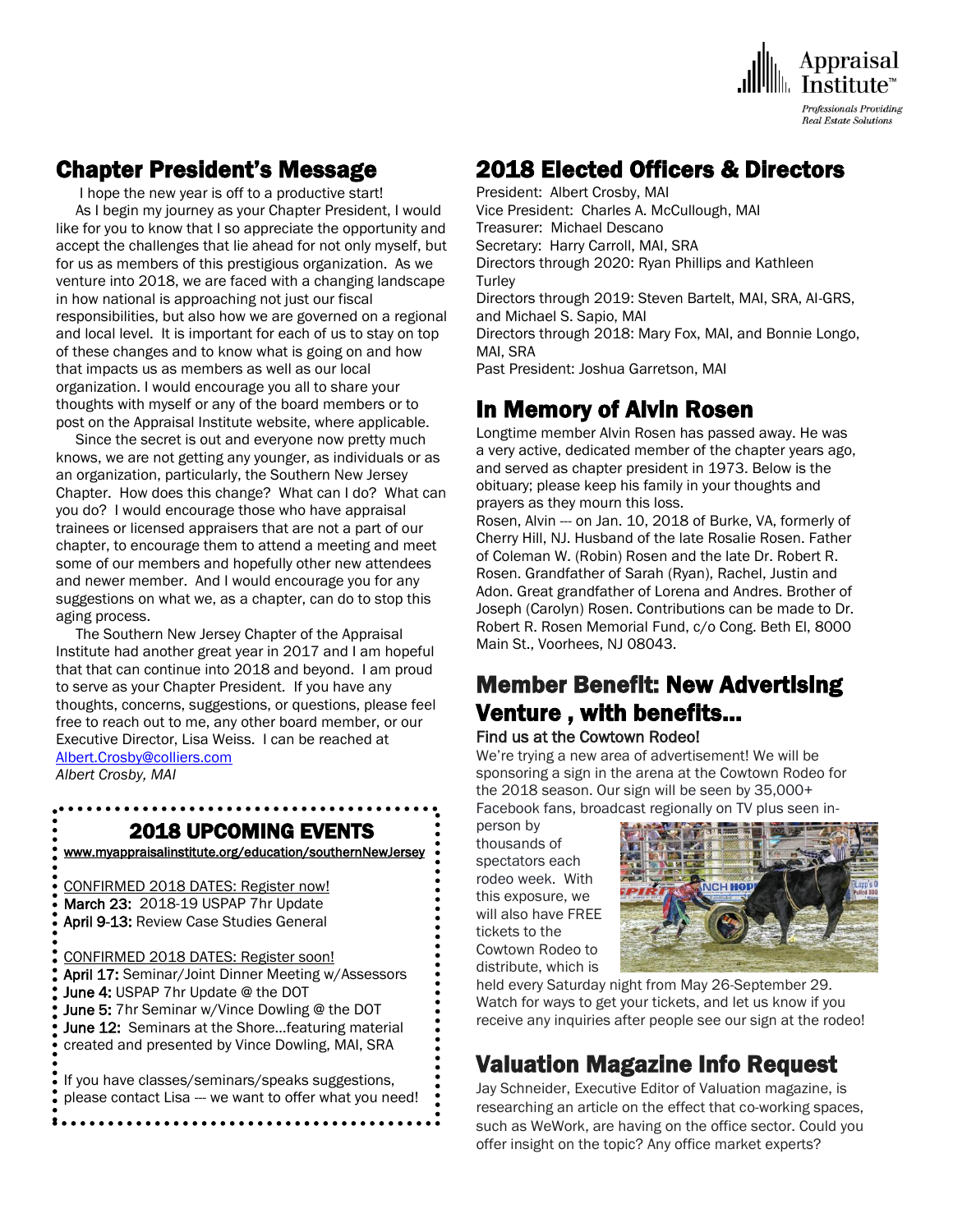

Please contact Jay directly: 312-335-4459 or [jschneider@appraisalinstitute.org.](mailto:jschneider@appraisalinstitute.org)

## Comprehensive Exam Prep

Gary DeWeese, MAI, and an instructor for the Appraisal Institute for more than 20 years, is offering his Comp Exam prep material for sale. The cost is \$300 for the Income, \$150 for the Sales, \$150 for the Cost/HBU and \$150 for the General module material. If you purchase the first 3 modules, the General module material is free. The material is based on multiple choice type problems with detailed solutions illustrated. The material is electronically delivered the same day as ordered. For more information about the material, to read student reviews, and learn how to order go towww.garydeweese.com or contact Gary directly at garydeweese@comcast.net or 925-216-8751. *The materials were developed by Gary DeWeese and are not sponsored or endorsed by the Appraisal Institute.*

# REVIEW CASE STUDIES, GENERAL

April 9-13 SJ Technology Park, Rowan University Instructor: Joseph C. Magdziarz, MAI, SRA, AI-GRS, AI-RRS In *Review Case Studies—General,* you will put into practice the concepts in *Review Theory—General*. Focusing on two or three case studies that present the challenges reviewers face every day in review assignments, you will apply the Review Process by developing review opinions of completeness, accuracy, adequacy, relevance, appropriateness, and credibility specific to another appraiser's work. By preparing written review reports, you will gain valuable confidence in the application of review techniques. Come prepared to be challenged. This course will be beneficial for appraisers or other real estate professionals who regularly work with appraisals and reviews. REGISTRATION AVAILABLE ON-LINE:

[www.myappraisalinstitute.org/education/southernNewJersey](http://www.myappraisalinstitute.org/education/southernNewJersey)

## Information Request

Richard J. Carabelli, MAI, is the president of the New Jersey Association of County Tax Boards. He is looking for some information that you may be able to provide. If you do any tax appeal work and would like to submit feedback to the New Jersey Association of County Tax Boards, please summarize any issues you are experiencing. Any feedback is appreciated and it will be anonymous. Examples include not being able to get a continuance if you are unavailable a specific day in some boards, or the fact that people are stuck in court all day rather than given more specific times which wastes time and money. Issues can be brought up with any board. The Association's goal is to help improve the process with some standardization across board practices throughout the state and to address the concerns. If you have any comments, please send them to lisamayweiss@hotmail.com; they will be compiled and

sent anonymously. We will receive feedback on their discussions after their March meeting in March.

## **New Benefit for AI Professionals**



Visit the AI Benefits section of the AI website to learn more about this and other benefits!

Taxbot is an easy to use mileage and expense tracking app (for iOS and Android) coupled with expert training tools. Taxbot helps thousands of real estate professionals capture, store, track and edit their tax deductions in one easy to use app, and this tool is now being introduced to valuation professionals.

Al Professionals receive a free 14day trial at: taxbot.com/z/appraisalinstitute



# Job Posting

Columbia Bank recently approved and posted an opening for a commercial review appraiser position. The position will be temporarily based in the Franklin Lakes office, but will transition to our headquarters in Fair Lawn (Bergen County), New Jersey later this year. If you or someone you know is interested or wants to learn more, please go to the following site to review the position details and to apply: [http://www.columbiabankonline.com/home/careers/curre](http://www.columbiabankonline.com/home/careers/current-openings/commercial_valuation_analyst) [nt-openings/commercial\\_valuation\\_analyst](http://www.columbiabankonline.com/home/careers/current-openings/commercial_valuation_analyst)

# Job Posting

Well established Appraisal Firm looking for a full-time Certified Residential Real Property Appraiser for residential and commercial appraisal work. Must have 3 years experience in residential appraising and working towards Certified General Property Appraiser license. Interested individuals please send your resume to pibbrb@aol.com.

## Are you on Facebook? We now have a chapter page: "like" us: Southern NJ Chapter - Appraisal **Institute**



## New Amazon Headquarters Could Boost Housing Demand by 27%

Amazon's proposed second headquarters could increase housing demand by as much as 27 percent in the chosen city, according to investment firm Amherst Capital Management, HousingWire reported Jan. 24. Amazon said it plans to invest more than \$5 billion in its new headquarters, which could create 50,000 "high-paying jobs." [> FULL STORY](http://send.appraisalinstitute.org/link.cfm?r=TyxXOooBFM-9kcaVyjABIA~~&pe=VdbDK2CR1-PZNHRlYNfa-Hvm_fIpJ7Ef9Yhw0vRXKPFOUZRPYVbQgWOBPye1ra4A9SdXHL3XcJ2HCNatWgd9dg~~&t=C8cUfMHdCLqFeo9LsCDItA~~)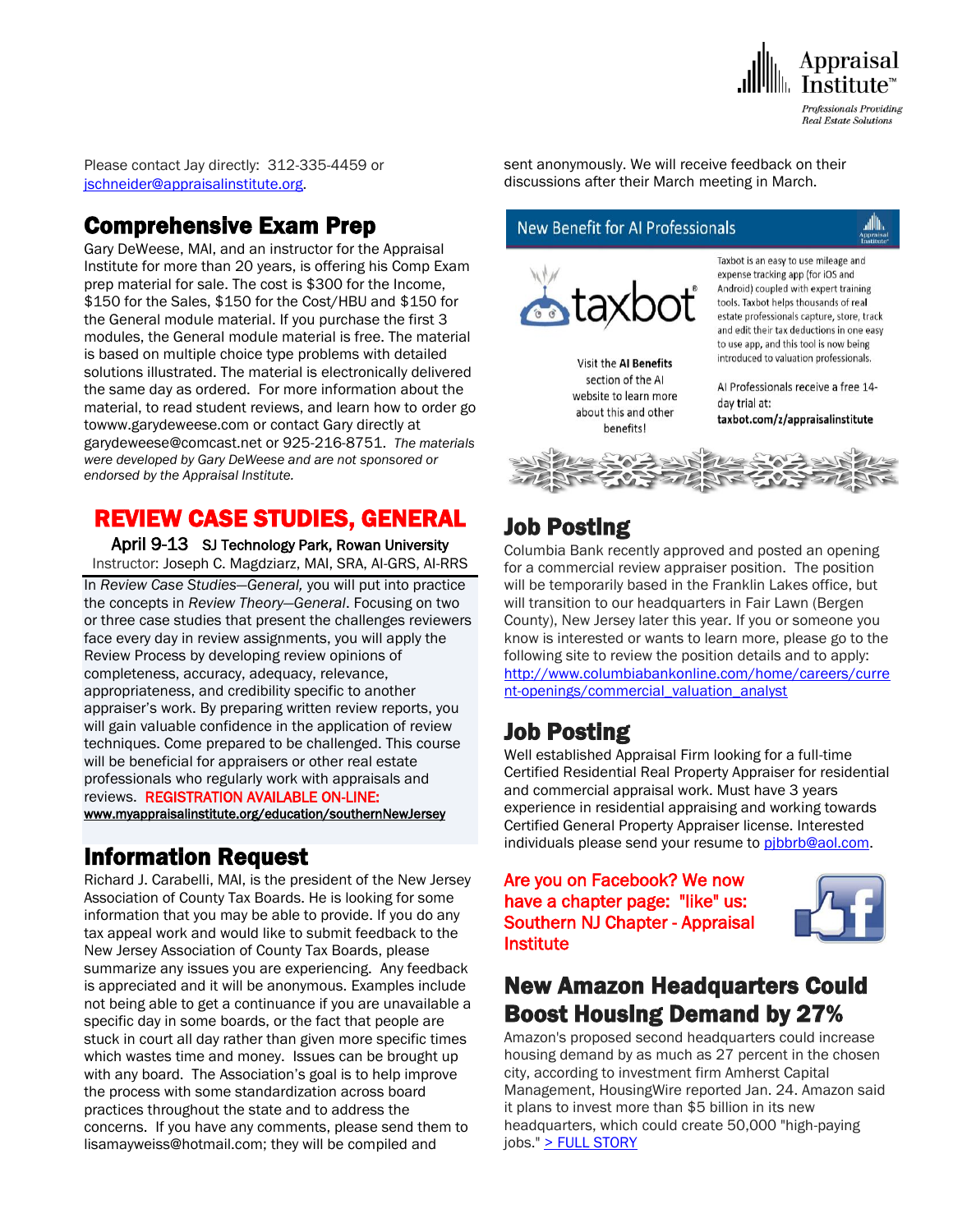

# Appraisal Foundation News

The Appraisal Foundation Seeks Candidates for the Board of Trustees; *Application Deadline is March 5* 

The Appraisal Foundation is searching for qualified candidates to serve on its Board of Trustees (BOT). The BOT is the governing body of TAF and works to promote professionalism & ensure public trust in the valuation profession. In 2018, there are five At-Large positions under consideration for appointment or reappointment, including one consumer representative seat.

 The BOT provides financial support and oversight to the Foundation's two independent boards, the Appraiser Qualifications Board (AQB) and the Appraisal Standards Board (ASB). The BOT meets in the Spring & Fall, and while Trustees are reimbursed for travel expenses, they are not compensated for their time. One of the 5 individuals elected as an At-Large Trustee will immediately be seated to fill the remainder of a term ending Dec. 31, 2019. The remaining 4 individuals elected as At-Large Trustees will serve 3-year terms commencing on January 1, 2019.

 The Appraisal Foundation encourages those with leadership experience and an interest in the valuation profession to apply. Individuals serving on the BOT have diverse backgrounds and represent all appraisal disciplines, users of appraisal services, former appraiser regulators, academics, and business leaders. When evaluating candidates, the Trustee Nominating Committee will seek to choose qualified candidates who contribute to creating a diverse BOT.

[Click here](http://click.icptrack.com/icp/relay.php?r=12565992&msgid=418526&act=OH2R&c=1337144&destination=https%3A%2F%2Fwww.cognitoforms.com%2FTheAppraisalFoundation1%2F_2018AtLargeTrusteeApplication) to download the application packages for the At-Large Trustee vacancies. Completed applications for BOT vacancies must be received by March 5, 2018.. If you have any questions regarding the application process, please contact Arika Cole at [arika@appraisalfoundation.org.](mailto:arika@appraisalfoundation.org?subject=At-Large%20Trustee%20Application)

ASB: The Appraisal Standards Board has issued new O&As [for January 2018:](http://click.icptrack.com/icp/relay.php?r=12565992&msgid=419275&act=OH2R&c=1337144&destination=https%3A%2F%2Fappraisalfoundation.sharefile.com%2Fd-s546f2eeba58479b8)

- *Can I Perform an Appraisal if the Property Inspection was done by Someone Else?*
- *Does USPAP Require Disclosure of Assistance by a Non-Appraiser?*
- *Employing an Extraordinary Assumption When an Inspection was Performed by Another*

To view all ASB Q&As, visit the Standards & Qualifications [Q&A Page.](http://click.icptrack.com/icp/relay.php?r=12565992&msgid=419275&act=OH2R&c=1337144&destination=https%3A%2F%2Fappraisalfoundation.org%2Fimis%2FTAF%2FStandards%2FQ_As%2FTAF%2FQAs.aspx) With questions, contact Aida Dedajic, Standards Bd. Program Manager, [aida@appraisalfoundation.org.](mailto:aida@appraisalfoundation.org)

#### ASB Issues Discussion Draft of Potential Areas of Change to

the 2020-21 USPAP The Appraisal Standards Board has issued a Discussion Draft of Potential Areas of Change for the 2020-21 edition of the *Uniform Standards of Professional Appraisal Practice* (USPAP). To download the draft, click [here.](http://click.icptrack.com/icp/relay.php?r=12565992&msgid=420056&act=OH2R&c=1337144&destination=https%3A%2F%2Fappraisalfoundation.sharefile.com%2Fd-s0263242916d424b8) The Discussion Draft explores the following:

- Reporting Options (Restricted Appraisal Report and Appraisal Report)
- SCOPE OF WORK RULE
- Comments in Standards Rules
- **•** DEFINITIONS
- Review of Advisory Opinions
- Other edits to improve clarity and enforceability of USPAP

The written comment deadline is April 6. To submit comments on the proposals, email [ASBcomments@appraisalfoundation.org.](mailto:ASBcomments@appraisalfoundation.org)

News from the AQB The Appraiser Qualifications Board (AQB) of The Appraisal Foundation (Foundation) adopted revisions to the Real Property Appraiser Qualification Criteria (Criteria). These changes will provide additional methods for entry into the real property appraisal profession in the United States. The Criteria will become effective on May 1, 2018.

 These changes were the result of a nearly three-year process of deliberations, which included the issuance of a discussion draft, concept paper, and four exposure drafts. The proposed changes were publicly vetted at a formal hearing, focus group session, and at several public board meetings. The proposed changes generated over 1,300 comment letters. They include a number of options for entry into the residential appraisal profession. Additionally, the number of experience hours and timeframe for obtaining that experience have been modified.

 In the coming months, the AQB will further develop a concept that was outlined in previous exposure drafts: Practical Applications of Real Estate Appraisal (PAREA). PAREA will provide an alternative method for appraisers to gain experience towards obtaining a real property appraiser credential by performing USPAP-compliant appraisals on real properties as well as virtual properties via emerging classroom technology.

 The Foundation will work closely with state appraiser regulatory agencies to implement the new Criteria by the effective date of May 1, 2018. Visit The Appraisal Foundation's website at www.appraisalfoundation.org for more on these changes.

## Jim Murrett New National President

 James L. Murrett, MAI, SRA, of Hamburg, New York, began his one-year term as president of the Appraisal Institute on Jan. 1. The other elected officers for 2018 are: President-Elect Stephen S. Wagner, MAI, SRA, AI-GRS, of West Lafayette, Indiana; Vice President Jefferson L. Sherman, MAI, AI-GRS, of Highland Heights, Ohio; and Immediate Past President and Acting CEO Jim Amorin, MAI, SRA, AI-GRS, of Austin, Texas.

 In the coming year, the Appraisal Institute's officers and Board of Directors will focus on seeking to modernize the appraisal regulatory structure, working to halt appraisal waivers, attracting new appraisers to the profession and focusing on the needs of residential appraisers.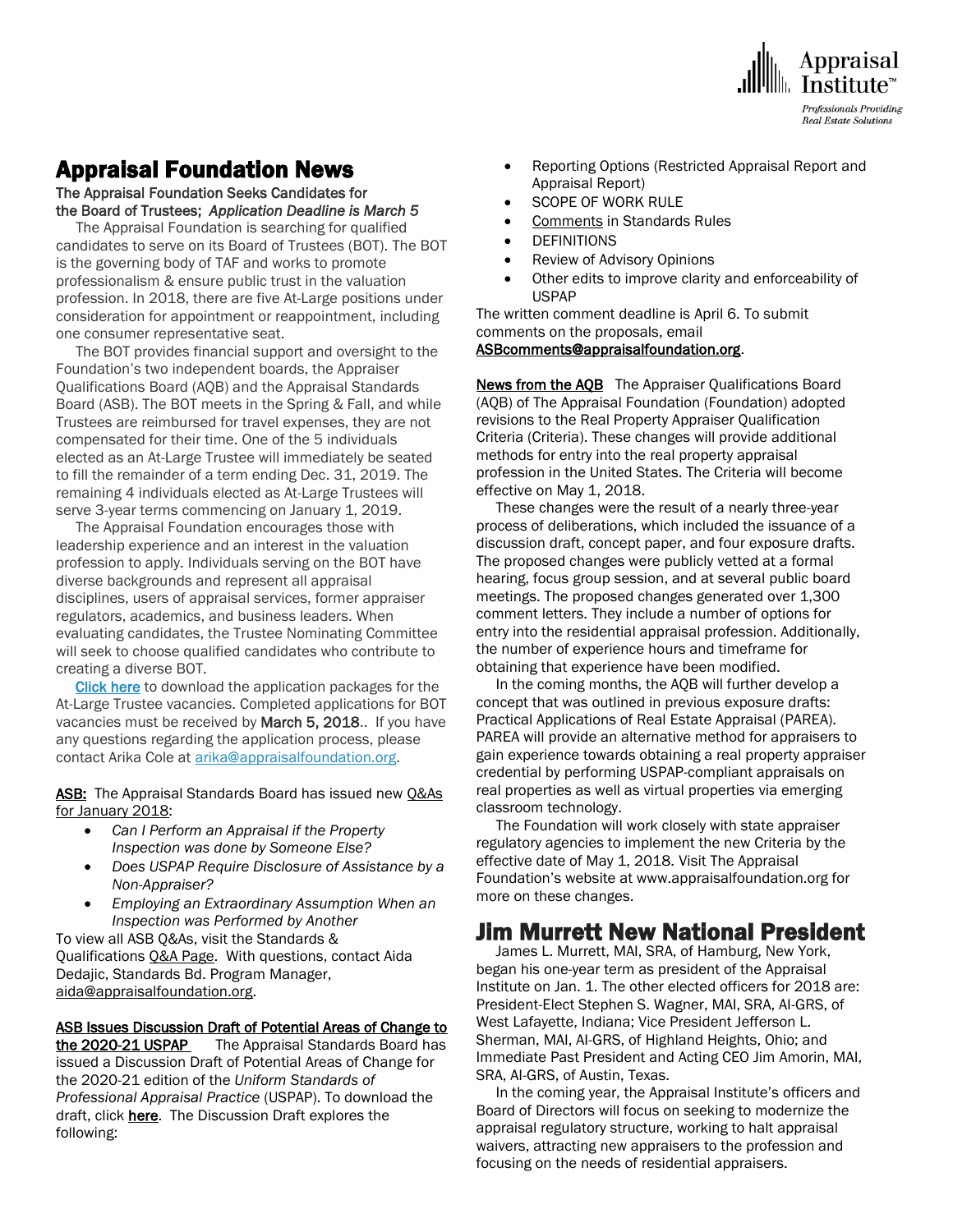

 "I'm excited to help guide appraisers and the valuation profession on the path to future success," Murrett said. "We're faced with both challenges and opportunities, and the Appraisal Institute is uniquely positioned to maintain and enhance its leadership role."

 Murrett has served on the Appraisal Institute's national Board of Directors and Strategic Planning Committee and as chair of the Finance Committee, in addition to many chapter roles, including as president of the Upstate New York Chapter. He also has been treasurer and a member of the Board of Directors of the International Center for Valuation Certification, an affiliate of the Appraisal Institute. Murrett is executive managing director, Compliance & Quality Assurance, at Colliers International Valuation & Advisory Services.

## News From National …

**[Online Education:](http://www.mmsend50.com/ls.cfm?r=99596491&sid=8974475&m=957997&u=Appraise&s=http://www.appraisalinstitute.org/online)** Learn at your own pace anytime,

anywhere. Top-notch Appraisal Institute courses and seminars come straight to your desktop with online education! Learn from any computer anywhere, whenever you have time. It's easy, convenient and a great way to get the education you want. Click-through URL:



[http://www.appraisalinstitute.org/online](http://www.mmsend50.com/ls.cfm?r=99596491&sid=8974477&m=957997&u=Appraise&s=http://www.appraisalinstitute.org/online)

National Scholarship information can be found here: <http://www.aiedtrust.org/pages.asp?id=5>

Governance Structure The Appraisal Institute continues to solicit feedback from AI professionals on the Governance Structure Project Team's recommendations. [Learn more](http://send.appraisalinstitute.org/link.cfm?r=TyxXOooBFM-9kcaVyjABIA~~&pe=1rZ8I8FuHXoUe6u8aTTb6I5E_Ug9g6VVYTOPv4W18lTO3TEPJBPQ9rSfLOgoO7mg0sso7X5Vw6wNPk5j1vMviA~~&t=ncJG-FJnh4RyExZBZpzCUA~~)  [and submit your comments here](http://send.appraisalinstitute.org/link.cfm?r=TyxXOooBFM-9kcaVyjABIA~~&pe=1rZ8I8FuHXoUe6u8aTTb6I5E_Ug9g6VVYTOPv4W18lTO3TEPJBPQ9rSfLOgoO7mg0sso7X5Vw6wNPk5j1vMviA~~&t=ncJG-FJnh4RyExZBZpzCUA~~) (log-in required).

#### Appraisal Institute Relief Fund: We Need Your Help

The [Appraisal Institute Relief Foundation \(AIRF\)](http://send.appraisalinstitute.org/link.cfm?r=b0cu52FEpQ5beQ1mo2g1Ag~~&pe=tk_FHh1loQtdo4qUJyWR5RHLYBx7c0f6WYZDh9hX4VE_7_vzuz4FsVclEUog0MOe55yrZMXkbsOM8IHpG_PQDQ~~) is a not-forprofit organization that provides emergency financial assistance to those who have experienced a disaster or emergency that has left the recipient in a state of financial, physical or emotional distress. The Appraisal Institute Relief Foundation has 501(c)(3) status with the IRS. Any person or organization that make contributions (money or property) to a 501(c)(3) organization are able to claim deductions for their donations on the their federal income tax under section 170 of the Internal Revenue Code. Please call 312-335-4154 or [email](mailto:relieffoundation@appraisalinstitute.org) with any questions.

Please donate to help those in need.



## 45-Day Notice of Proposed Changes to Appraisal Institute

Bylaws and Regulation Nos. 1, 2 and 3 At its February 22-23 meeting in Chicago, the Appraisal Institute Board of Directors will consider proposed amendments to the Appraisal Institute Bylaws regarding the Vice President Elect on the Board of Directors and Regulation Nos. 1, 2 and 3 regarding Application to Candidacy. The proposed amendments are expected to have minimal financial impact. [Click here](http://send.appraisalinstitute.org/link.cfm?r=TyxXOooBFM-9kcaVyjABIA~~&pe=RlI86ATKtk81tu6B-d1pjDjVbyFzBpjBiHCCEbA1YPrH8Zkt5iu7psP2VamNUNFfSl3NlpRjtnZW6NtCbQm5LA~~&t=CwjxVaoRWfeKmEpkijFNJA~~) to view the 45-Day Notice. If you have any comments on the proposed changes, please contact your elected Directors and/or send your comments via email to [45daynotice@appraisalinstitute.org.](mailto:45daynotice@appraisalinstitute.org) Comments sent to this email address will be compiled for distribution to the Board of Directors prior to the Board meeting.

### Call for Y.T. & Louise Lee Lum Award Nominations

Nominations are due **Friday, March 30**, for the Y.T. and Louise Lee Lum Award, which recognizes individuals who have made distinguished contributions\* to the valuation profession during the immediate preceding year.

 The Y.T. and Louise Lee Lum Award is given in recognition of and in great appreciation for the distinguished contribution to the furtherance of the high ideals of the profession of real estate appraising and practices, mindful of the fact that this contribution was possible only through the zeal, uprightness, sacrifice, devotion, acumen and ability of the contributor.

 Both Appraisal Institute Professionals and those who do not belong to AI are eligible. Selection of the recipient is made by the Trustees of the Appraisal Institute Education Trust and will be announced during the 2018 Appraisal Institute Annual Conference, July 30-August 3, in Nashville. Nominators should provide:

- Letter of recommendation;
- Resume of the nominee; and
- Brief biography of the nominee.

Email info to [educationtrust@appraisalinstitute.org](mailto:educationtrust@appraisalinstitue.org?subject=Lum%20Award%20Nomination) with the subject header "Lum Award Nomination." For more on the AIET and the awards, [please visit our website.](http://send.appraisalinstitute.org/link.cfm?r=TyxXOooBFM-9kcaVyjABIA~~&pe=gZ5_UwDTBBsvo_osY3RFunt8N98WMdE0Ej-EcR899fgDhSxKPOlZGqWeUjIt7nH2v92SrUdZrqge5tHxyRNLYg~~&t=nWsGHeIkoc2oX3T_SEZDTQ~~)

#### Property Rights Symposium Discussion Paper

 The Appraisal Institute held a Property Rights Symposium at its headquarters office in September 2017. The purpose of the symposium was to consider differences of opinion relating to the valuation of fee simple estates. A Discussion Paper was prepared that summarizes the issues discussed at the symposium, describes the proceedings at the symposium, sets forth ideas emanating from symposium attendees, explores some possible implications of these ideas and identifies a number of questions for individuals reading the Discussion Paper. [Click here](http://send.appraisalinstitute.org/link.cfm?r=TyxXOooBFM-9kcaVyjABIA~~&pe=Ujd5A3XbZ7aDE6htdQnILpZfGNx6sbn9sKd_zXnBVgPgntIUZ8v4nj9qJFNlPMwwK2_bqeTDYLeA51bPFiaZnQ~~&t=uIZtgUaWirJCyoxBBa87CA~~) to read the discussion paper.

 The purpose of the Discussion Paper is to stimulate broader discussion, thought and feedback. The ideas, views and opinions expressed in the Discussion Paper are not endorsed or approved by the Appraisal Institute. The Appraisal Institute has not taken a position on the matters